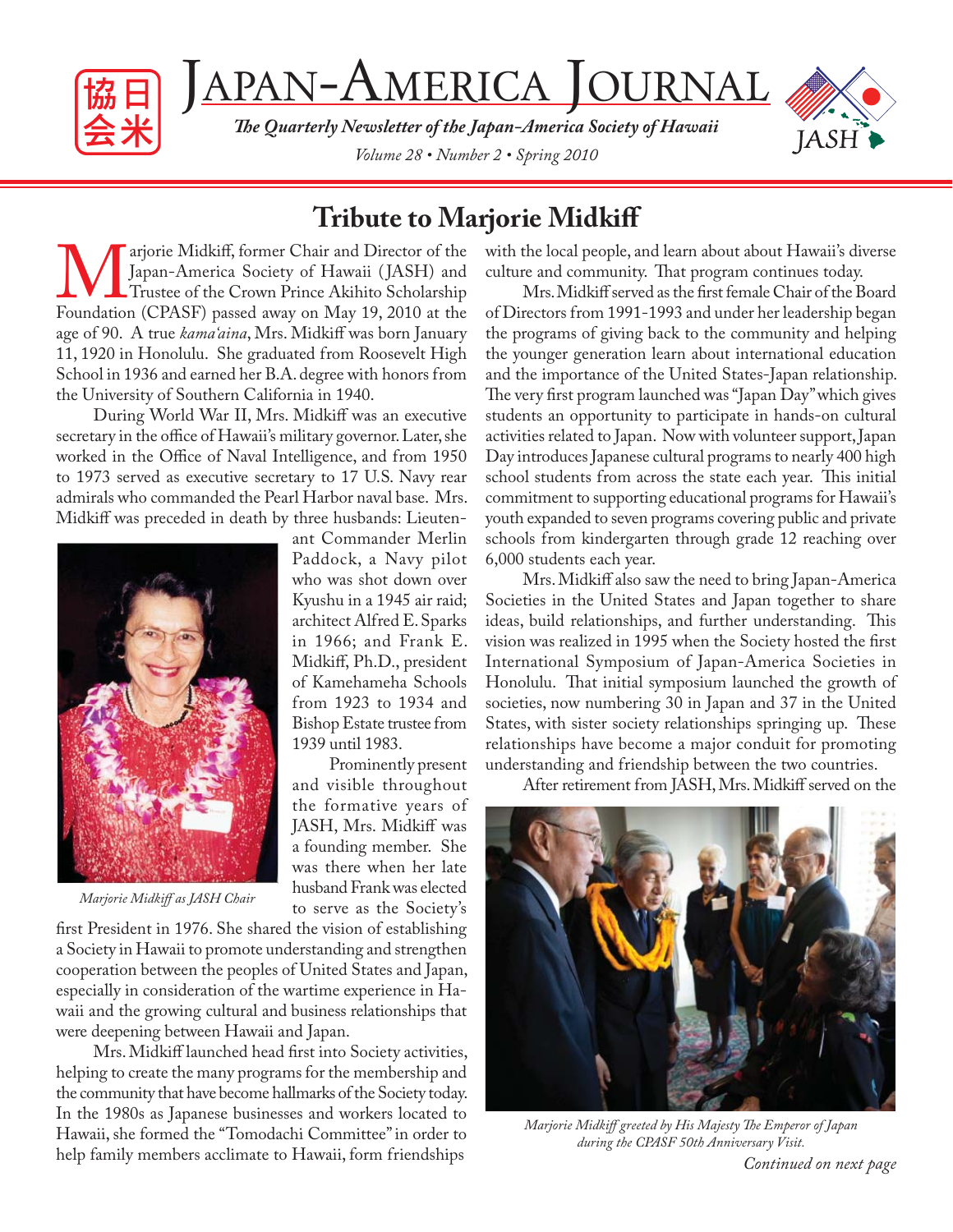### **Tribute...**

#### *Continued from previous page*

Society's Senior Advisory Council and continued as an active Trustee of the CPASF that awards scholarships to University of Hawaii graduate students to study in Japan and Japanese graduate students to study at the University of Hawaii. The Japanese Government honored her in 1993 with the Order of the Sacred Treasure, Gold Rays with Rosette for strengthening the friendship between Japan and the United States.

In 2008, JASH honored Mrs. Midkiff with the first "Bridge Award" for her role in promoting and enhancing the important United States-Japan relationship. This award will be presented each year in memory of Mrs. Midkiff.

In 2009, Mrs. Midkiff met with Their Majesties The Emperor and Empress of Japan during their visit in Hawaii in July to take part in the 50<sup>th</sup> Anniversary Celebration of the Crown Prince Akihito Scholarship named in the Emperor's honor.

Simply put, JASH would not be where it is today without Marjorie Midkiff. JASH would like to acknowledge the surviving Midkiff family for allowing donations to JASH in her memory. These donations will go to an endowment fund that will be used to continue the work Mrs. Midkiff started.

### **Donations in Memory of Marjorie Midkiff**

Mrs. Jean Ariyoshi Ms. Mary Bowers Dr. & Mrs. Leslie Correa Mr. & Mrs. Edwin Hawkins Mr & Mrs. Tatsumi Hayashi Mr. & Mrs. Robert Hong Ms. Atsuko Igarashi Mr. & Mrs. Howard Karr Mrs. Fannie Kono Mr. & Mrs. Akemi Kurokawa Ambassador & Mrs. Gotaro Ogawa Mr. & Mrs. Earl Okawa Mrs. Cathy Okawa Kohm Dr. & Mrs. Fujio Matsuda Mr. & Mrs. Alfred Ono Ms. Jean Rolles Ms. Sady Sakai Mr. & Mrs. Yoshiharu Satoh Mr. Allen Uyeda

The Kenny Endo Taiko Ensemble, under the direction

plies to this half-day educational program.

# **JASH Holds Spring Japan Day**

Thanks to the generous support and sponsorship from<br>Japan-America Society of Hawaii (JASH) Director<br>and Community Service Committee Chair Ms. Jean<br>Rolles, JASH was able Japan-America Society of Hawaii ( JASH) Director and Community Service Committee Chair Ms. Jean

Rolles, JASH was able to organize another successful Japan Day held on May 5, 2010 at Hawaii Tokai International College. The Spring 2010 Japan Day included 128 students from Farrington High School, Iolani School, Kapaa High School (Kauai), St. Francis School, and Waipahu High School who were provided with hands-on learning experiences of the Japanese culture. Thirty-nine volunteer experts from the comtime, energy and sup-



munity donated their *Clockwise from top left: Students learn how to make kabuto (hats) in crafts class; Volunteer experts assist students with planting bonsai; Kimono wearing class; Students make gyotaku fi sh prints. Continued on page 7*

of Mr. Kenny Endo, began the program with their creative *taiko* music pieces and rhythm demonstrations and an explanation of various sounds that *taiko* drums can make to simulate nature. Following the *taiko*  performance, students were treated to various cultural classes where they learned *bon dance*, *bonsai,* calligraphy, traditional crafts, *gyotaku*  (fish printing), *kimono* wear, *soroban* (Japanese abacus), and the tea ceremony.

Over 4,650 students from 52 schools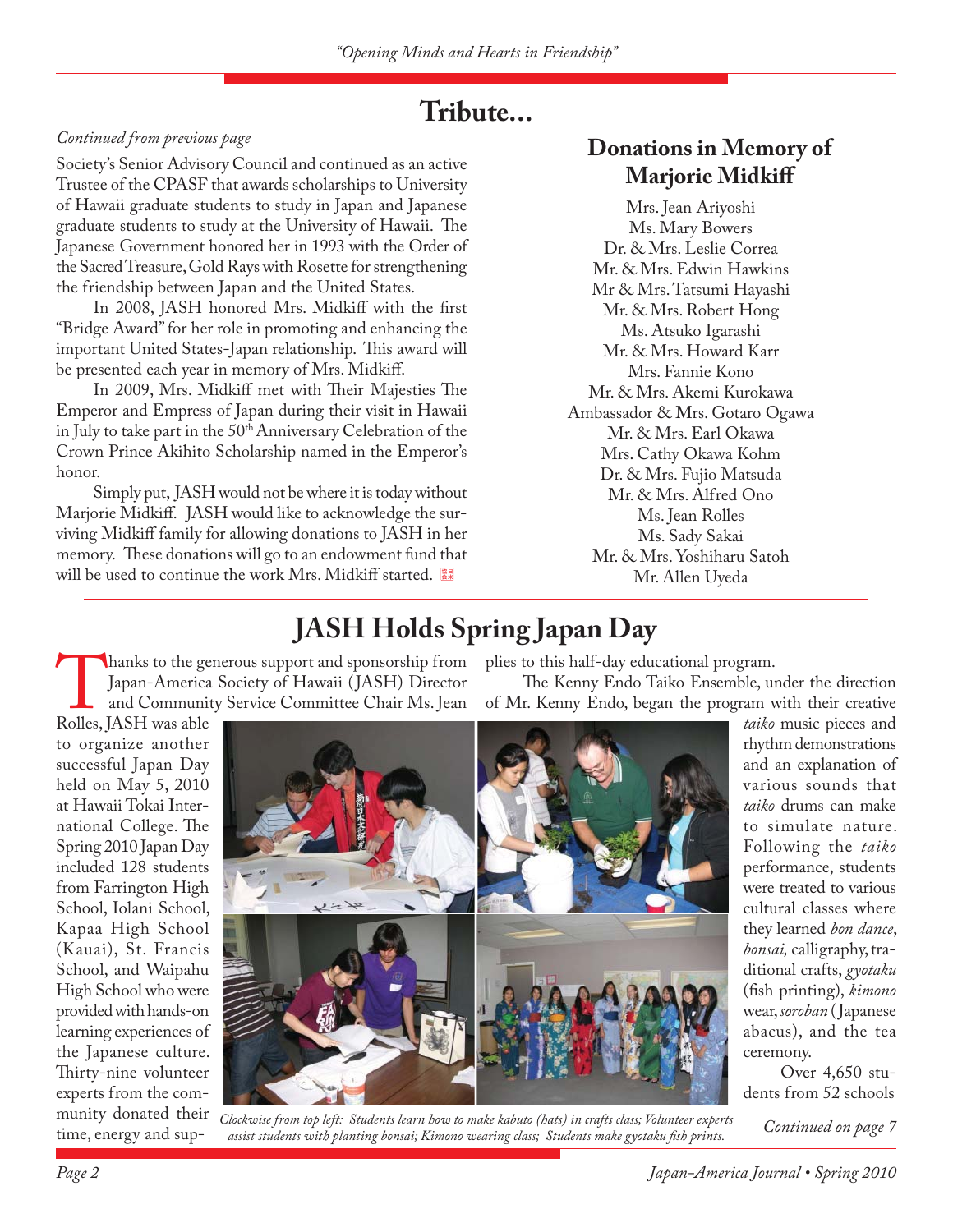# **JASH Kicks Off Brown Bag Luncheon Talk**

**Pacific Forum CSIS Executive Director Brad Glosserman** was the guest speaker at the first Japan-America Society of Hawaii (JASH) Brown Bag Luncheon Talk hosted by Sachi Hawaii Pacific Century Properties at its Hawaiki was the guest speaker at the first Japan-America Society of Hawaii ( JASH) Brown Bag Luncheon Talk hosted Tower office on Piikoi Street. Mr. Glosserman, fresh from a trip to South Korea and Japan during which he met with policy makers and analysts, shared his perspective on the political situation in Northeast Asia.



*Brad Glosserman speaks with JASH members over pizza and drinks.* drinks, and conference room.

Mr. Glosserman discussed the recent sinking of the South Korean ship *Cheonan* which the Seoul government has blamed on a North Korean torpedo, and how this event will likely be the defining event for the current generation of South Koreans vis-à-vis North Korea and their concept of security. The unfolding relationship between the South Koreans and the U.S. forces stationed there was also discussed.

China was painted as attempting to emerge from the dark shadow of its past treatment at the hands of Japan and other countries yet struggling with internal contradictions and tensions. Painting a strong economic picture of China and South Korea, Mr. Glosserman cautioned those who doubt the capability of these countries to compete and surpass Japan. Indeed, he noted that Korea often uses Japan as its benchmark.

Japan's political and social problems were described at near crisis levels, with a declining and aging population, no real improvement in the status of women, and a government structure that has proved ineffective in addressing Japan's problems. Mr. Glosserman then took questions from the audience. It was an informative, enlightening session. JASH plans to schedule more of these talks in the future.

A special thanks to Sachi Braden for providing the pizza,

# **JASH takes King Kekaulike Students to Visit Subaru Telescope**

On June 1<sup>st</sup>, JASH took members of the 2010 Japan Wizards Statewide Academic Team Competition to the Big Island to visit high tech facilities and companies. Hawaiian Airlines had donated a number of airfares to Wizards Statewide Academic Team Competition to the Big Island to visit high tech facilities and compasupport the Japan Wizards Competition in February. Several tickets remained unused and had to be used by the year's end. JASH decided to reward the runner-up teams with a trip to the Big Island to learn how technology is being used for the betterment of science and daily life (top winning teams had been rewarded with trips to Japan).

Through JASH's association with the Subaru Telescope, a tour was organized to this cutting edge astronomical observatory atop the 13,796 foot mountain. Following the tour, the students visited the Japanese UCC Coffee Plantation to learn how Kona coffee is grown, harvested, and brought to market.

JASH conducts educational programs for Hawaii's students from grades K-12. Learn about these programs on JASH's website at www.jashawaii.org. Grants from the ABC Stores, Friends of Hawaii Charities, JTB Friendship Foundation, and the Tateuchi Foundation support Japan Wizards. <sup>**King Kekaulike students learn about the Subaru Telescope** *King Kekaulike students learn about the Subaru Telescope*</sup>



*from guide Ms. Murai.*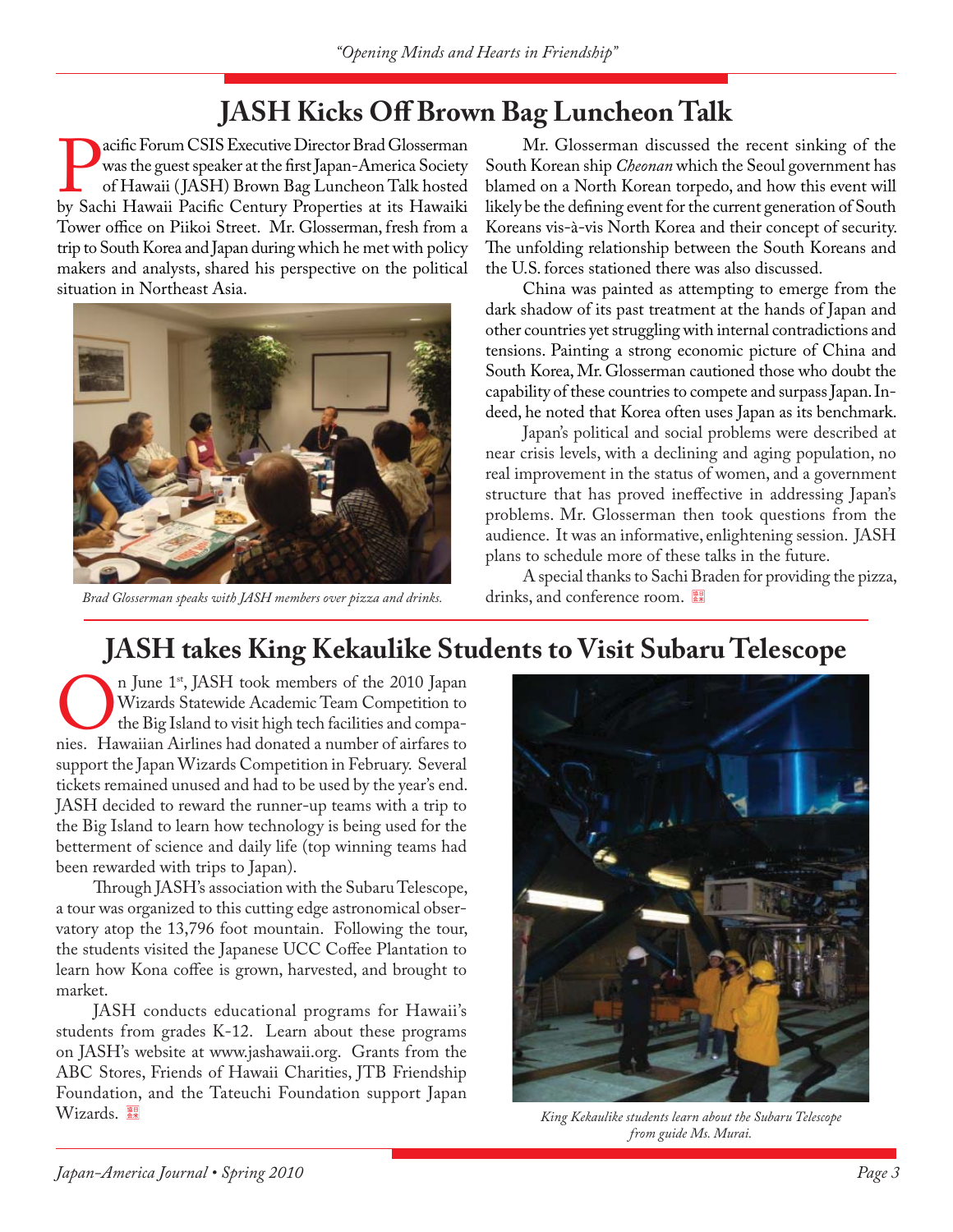# **JASH Celebrates 20 years of Friendship Golf**

wenty years of Friendship Golf! That was the milestone reached on April 28<sup>th</sup> at Hickam Air Force Base Mamala Bay Golf Course. A total of 122 golfers teed off for this annual JASH fundraising event. Tournament Sponsor reached on April 28<sup>th</sup> at Hickam Air Force Base Mamala Bay Golf Course. A total of 122 golfers teed off for and JASH Chair Allen Uyeda of First Insurance Company of Hawaii (FICOH) led the way for 14 major sponsors and nine Titanium and eight Graphite sponsors. Japanese Consul General Yoshihiko Kamo, Australian Consul General David Binns, and retired Admiral Tom Fargo joined our event this year.

Prizes were awarded to the top 32 teams, with the first place team of Bob Yamamura and Steve Wood with a net 66 being presented with the Japanese Consulate sponsored trophy.



*David Yamashita, Carol Shimomura, Gary Shiraki, and Douglas Goto. Terrance Lee, Paul Taniyama, Jerry Manin and Allen Uyeda.*

Both winners took the top prize of a Turtle Bay Escape Club membership to include a complimentary hotel stay and round of golf. The 20<sup>th</sup> Anniversary prize went to the 20<sup>th</sup> place team of Ia Saipaia and Alvis Satele, each receiving a one night stay at the Grand Waikikian and certificate for lunch for two at Tropics Restaurant, donated by Hilton Grand Vacations and Hilton Hawaiian Village. Those who did not place received door prizes.

Mahalo to Tournament Sponsor FICOH and to all the sponsors and donors for making this a fun and memorable event. Mahalo also to the 39 volunteers without whose support we could not have made this happen. Please see the next page for a list of sponsors, donors and volunteers.





*Consul General Kamo lines up a putt while Consul General Binns looks on.* 



*JASH President Edwin Hawkins, winners Bob Yamamura and Steve Wood, and Allen Uyeda.*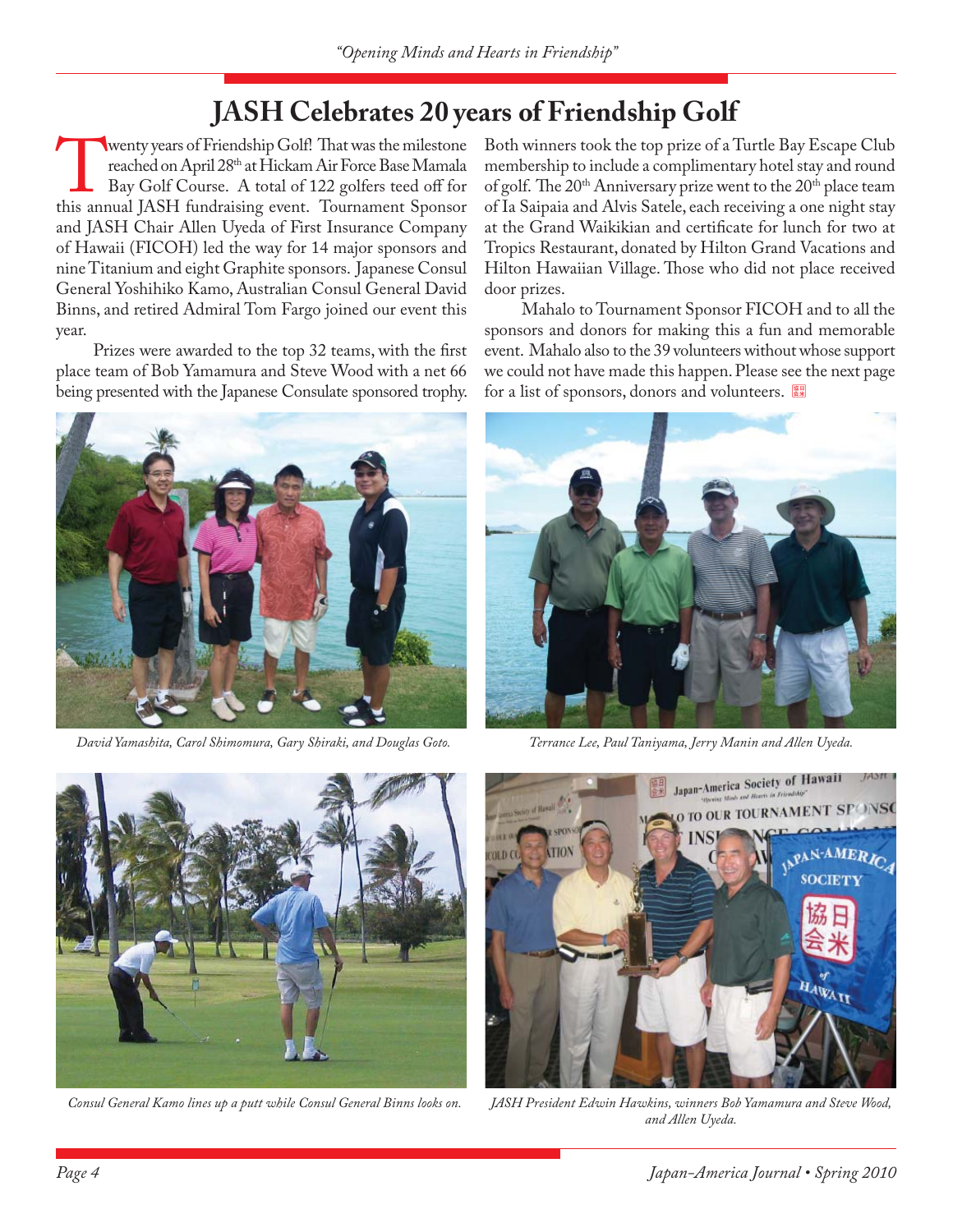### **Mahalo to the Golf Sponsors, Donors & Volunteers**

 Tournament Sponsor: First Insurance Company of Hawaii Awards Dinner Sponsor: Unicold Corporation Cold Towel Sponsor: Quarters Inc Golf Ball Sponsor: DFS Hawaii Golf Cap Sponsor: First Insurance Company of Hawaii Golf Cart Sponsor: Island Insurance Companies Golf Flag Sponsor: Stifel Nicolaus & Company Golf Jacket Sponsor: Allied Builders System Golf Shirt Sponsor: Pacific Guardian Life Lunch Sponsor: Matson Navigation Company Longest Drive Sponsor: The Honolulu Advertiser Hole in One (#2) Sponsor: Howard Karr Hole in One (#6) Sponsor: First Hawaiian Bank Hole in One (#12) Sponsor: DFS Hawaii Water Sponsor: Koyo USA Corporation

#### *Titanium Sponsors*

Deloitte & Touche LLP Kobayashi Sugita & Goda Outrigger Hotels & Resorts

#### *Graphite Sponsors*

Edsung Foodservice Company Horwath Kam & Company

Sony Hawaii

Pacific Guardian Center Servco Foundation

JTB Hawaii Starwood Waikiki & Kyo-ya Hotels

#### *Donors*

Accuity LLP Ahi & Vegetable All Nippon Airways Aston Hotels & Resorts Atlantis Adventures Anonymous Bank of Hawaii Benihana of Tokyo Big City Diner The Boeing Company Castle Resorts & Hotels Central Pacific Bank The Cherry Company Chuck's Steak & Seafood (RRB Restaurants LLC) Coral Creek Golf Course DFS Hawaii Doraku Sushi elle Couture Jewellers Sharon Fukayama Gyotaku Japanese Restaurant Hakuyosha International Inc Halekulani Corporation Hawaii Coffee Company Hawaii Prince Hotel Waikiki & Golf Club Hilton Grand Vacations Club Hilton Hawaiian Village Beach Resort & Spa Honolulu Country Club Horwath Kam & Company Hyatt Regency Waikiki Beach Resort & Spa Dr. & Mrs. Donald Ikeda Island Air Ito En (USA) JAIMS Japan Airlines Japanese Cultural Center of Hawaii JTB Hawaii Kaiwa Restaurant Kapalua Land Company Howard & Audrey Karr Richard Kiyabu, Jr Koyo USA Corporation Kyo-ya Hotels & Resorts LP Marukai Corporation Dr. David McClain Morning Hill Foods LLC dba Mana Bu's Obun Hawaii Outback Steakhouse Pacific Guardian Life Paul Brown Salons & Spas Phiten USA Prince Resorts Hawaii The Raytheon Company The Ritz-Carlton Kapalua Roger Dunn Golf Shop Roots & Relics Sawada USA LLC Servco Pacific Seven-Eleven Hawaii Sheraton Kauai Resort Sony Hawaii Company Times Supermarket Turtle Bay Resort Unicold Corporation Allen Uyeda Wailea Golf Club The Willows Allen Yasue

#### *Volunteers*

| Anthony Agustin<br>Ricky Altman | Ramona Fujimoto<br>Sharon Fukayama | Richard Kiyabu, Jr<br>Russell Komiyama | Karen Nowack<br>Akira Okada | Stanley Shimokihara<br>Daniel Stein | Elizabeth Tuthill<br>Jamie Yuki |
|---------------------------------|------------------------------------|----------------------------------------|-----------------------------|-------------------------------------|---------------------------------|
| David Asanuma                   | Emily Ibanez                       | Scott Kubo                             | Cheryl Parker               | Ryan Sugamoto                       | <b>Jim Yuki</b>                 |
| Mari Berry                      | Atsuko Igarashi                    | Dedrie Miller                          | Sara Sawada                 | Roberta Sullivan                    |                                 |
| Nathan Chang                    | Cookie Isaacs                      | Ray Miyamoto                           | Yohei Sekiguchi             | Steven Takata                       |                                 |
| Mary Delos Santos               | Gary Kadooka                       | Satona Murakami                        | Susan Shima                 | Neil Takeda                         |                                 |
| Davis Dufour                    | Diane Kawakami                     | Carl Nowack                            | Arlene Shimokawa            | <b>Bartek Turek</b>                 |                                 |

*Japan-America Journal • Spring 2010 Page 5*

Accuity LLP Bank of Hawaii Castle Resorts & Hotels

Carlsmith Ball LLP #1 Carlsmith Ball LLP #2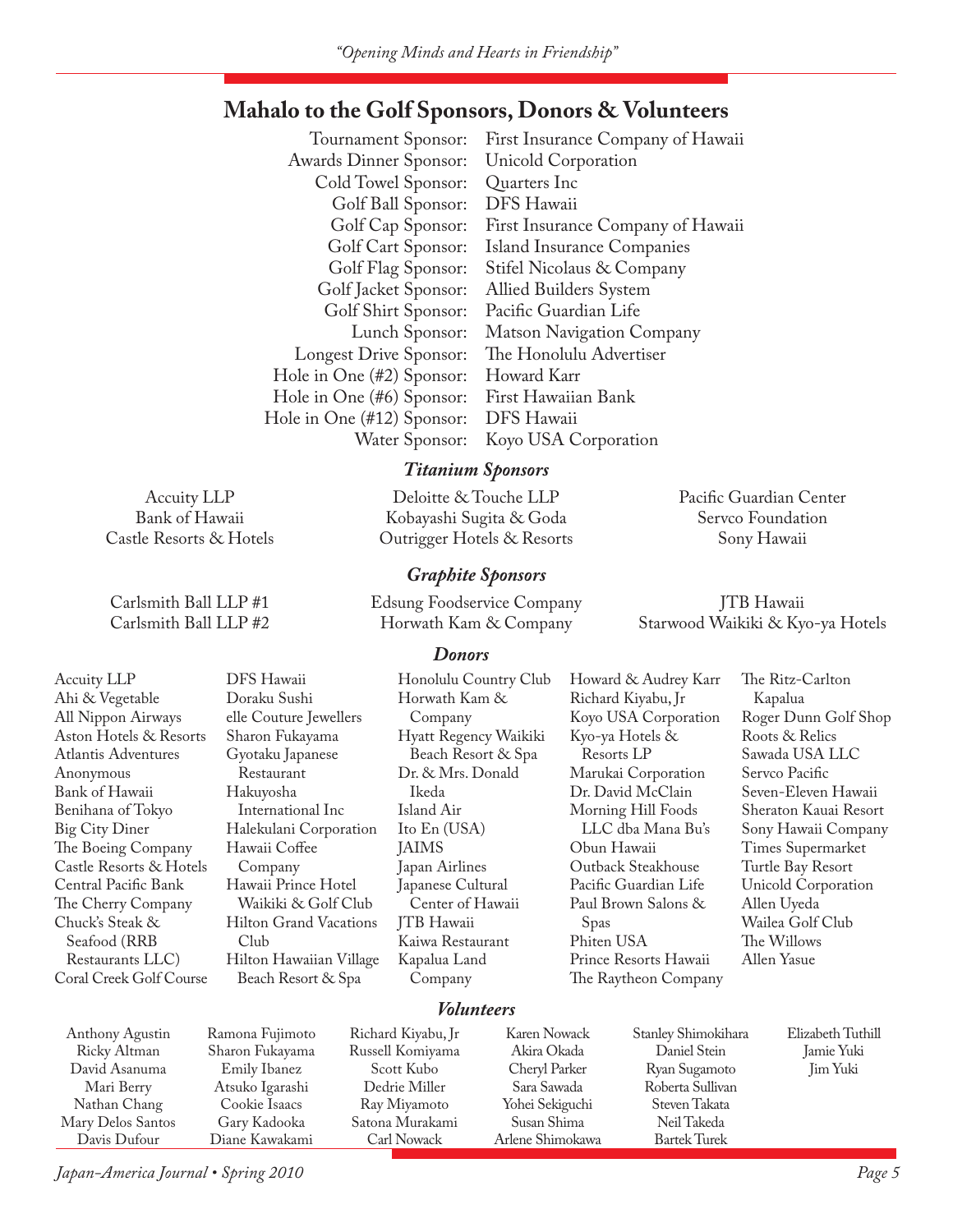### **Morgan Stanley Smith Barney hosts Hawaii 5:01 Program**

On Tuesday, May 18<sup>th</sup>, over fifty JASH members and guests gathered at the exclusive Outrigger Canoe Club for a Hawaii 5:01 Program sponsored by Corporate member Morgan Stanley Smith Barney. Attendees guests gathered at the exclusive Outrigger Canoe Club for a Hawaii 5:01 Program sponsored by Corenjoyed delicious pupus and drinks prepared by the Club staff while taking in the beautiful oceanfront view and sunset.

Morgan Stanley Smith Barney Financial Advisor and event host David Shores, gave an interesting presentation on financial planning and foreign currencies which sparked the interest in many of the attendees. Titled "GlobalCurrency, SM" the presentation covered the forecast of the Japanese yen as



*Financial Advisor David Shores shares his expertise with the audience. JASH members and guests take the opportunity to network.*

well as the advantages of cash diversification. A lively Q&A session followed the presentation.

The Hawaii 5:01 Program is a networking event for JASH corporate and lifetime members and their guests to get to know each other better and to introduce potential new members to the Society and its programs.

JASH would like to thank Morgan Stanley Smith Barney and David Shores for hosting this event. Thank you also to JASH director Dr. Michael Leineweber for sponsoring the Society at the Outrigger Canoe Club which provided a beautiful backdrop to this event.



### **JASH assists with Hozonkai Exhibit for 125th Anniversary of Kanyaku Imin**

On Saturday, June 5<sup>th</sup>, the Friends of Iolani Palace hosted a celebration on the 125<sup>th</sup> Anniversary of the Kanyaku Imin (arrival of the first contract Japanese laborers to Hawaii) and to honor all Americans of Japanese hosted a celebration on the 125<sup>th</sup> Anniversary of the Kanyaku Imin (arrival of the first contract Japanese Ancestry (AJA) WWII Veterans at the Iolani Palace grounds.

The Japan-America Society of Hawaii (JASH) assisted the Hawaii Shiryou Hozonkai (Hawaii Japanese Immigrant Preservation Association) in putting together story boards that showcased photos from the era of the first immigrants, including life on the farms, move to the neighbor islands, and the contribution during two world wars. Included in the display were photos of every-day-use artifacts used by the immigrants. The photos were taken from the archives of the Hozonkai kept at the Bishop Museum where Dr. Yosihiko Sinoto is working to catalog and preserve them under the guidance of the Hozonkai. JASH and Dr. Sinoto's staff designed the story boards. JASH serves as an advisor on the Hozonkai Board and assists with community relations efforts.  $\frac{120}{24}$ 



*(L) Immigrant photo taken from collection. (R) Kanyaku Imin event at Iolani Palace.*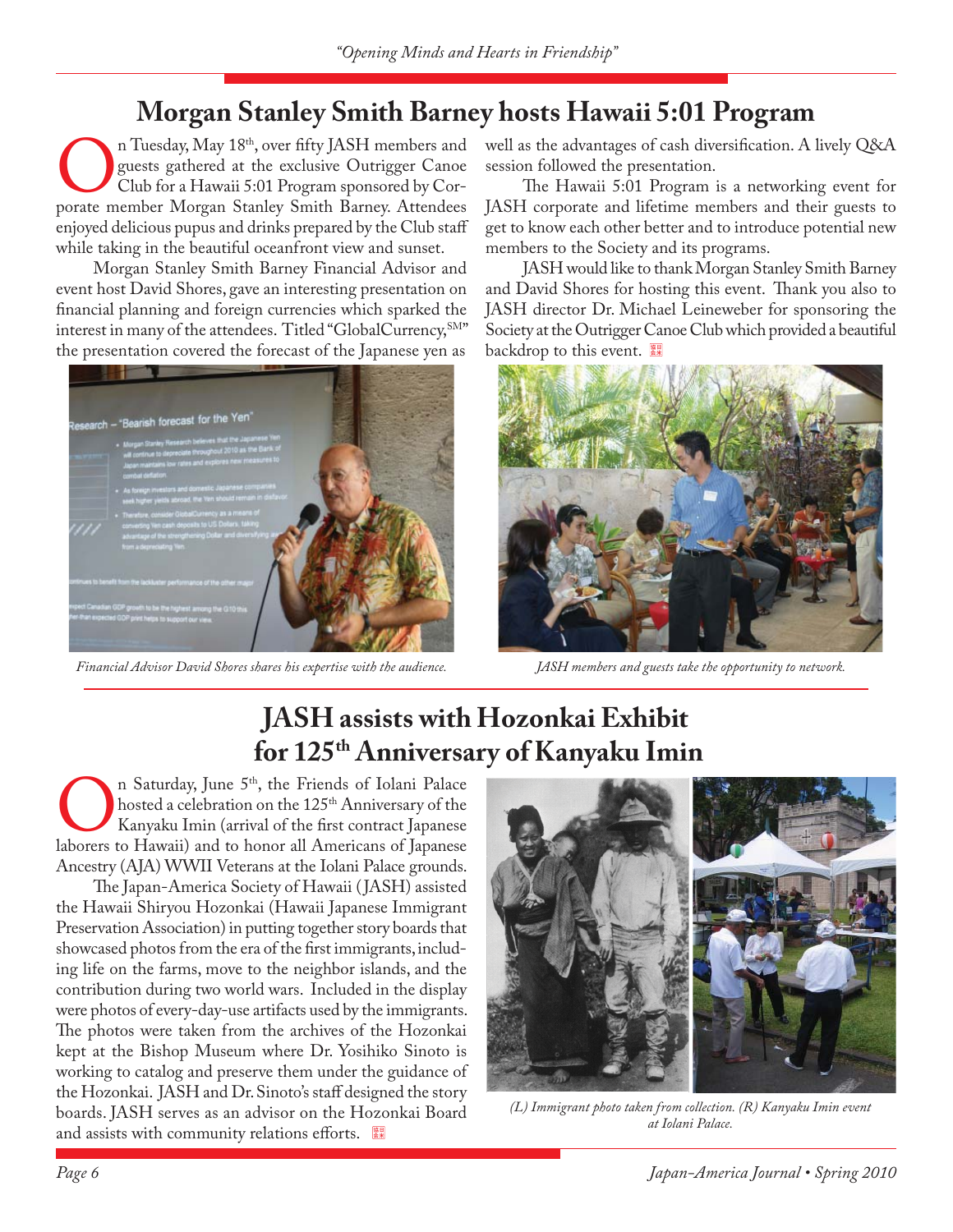### **Tomodachi Committee Welcomes Martial Arts Master**

The *naginata*, a traditional Japanese weapon with a single-edged curved blade mounted on a wooden pole, is not something you'd expect a petite Japanese woman to wield. Well this is exactly what Society members and single-edged curved blade mounted on a wooden pole, is not something you'd expect a petite Japanese woman friends experienced on Friday, May 7, 2010 through a unique demonstration by Hanae Miura *sensei* and her students at the Kenshikan Dojo at the Japanese Cultural Center of Hawaii.

The Japanese martial art of *naginata jutsu* has been handed down through the generations since ancient Japan. Its origins are found on the *samurai* battlefield where it was used

to bring down men and horses. During the Edo Period (1603-1868) it was exclusively taught to the women of *samurai* families in order to teach physical and spiritual discipline, and the *naginata* itself was included in a woman's dowry. Mastery in *naginata* also served as a means toward self-preservation,



allowing these women to *Miura sensei with her cherished naginata.*

defend their homes while the men were away during times of war. Today, both men and women train in this ancient martial art.

In these modern times, *naginata* is systemized through *kata* (choreographed movements), posture, and strict cuts, thrusts and strikes. A modern form, *atarashii naginata* which includes contests, has since developed.

Miura *sensei* continues to train in *jikishinkage-ryu naginata-jutsu* as she has done for the last 70 years. She has been

teaching its traditional form for over 40 years, and in 1969 was the first instructor chosen to teach outside of Japan. She is also the first Japanese *naginata* instructor to train male students.

Accompanied by her students, Miura *sensei* demonstrated traditional *naginata* movements. One student is only in elementary school and carried herself with much poise and determination, no doubt a product of her training. While the students wielded a wooden blade, Miura *sensei* wielded a beautiful *naginata* with a metal blade. Attendees also observed a *kata* by senior students Glen Shiraki and Kent Sato who both carry the official rank of *tora no maki*, which is equivalent to an 8<sup>th</sup> level rank.

JASH would like to thank Hanae Miura *sensei* and her students for their impressive demonstration. Thank you also to Tomodachi Committee member Dr. Yoshiko Dykstra for arranging for this special event.



*Hanae Miura sensei (center) and students.*

# **Japan Day...**

#### *Continued from page 2*

statewide have experienced Japan Day since its inception in 1993. Japan Day is one of two programs JASH offers to Hawaii's high schools and students, the other being the Japan Wizards Statewide Academic Team Competition. Japan Day teaches various aspects of Japanese culture, but the underlying purpose is to show how culture, art, and lifestyle of different societies enrich people's lives. JASH feels that appreciating other cultures and cultural practices helps one to be tolerant and understanding of other peoples and their customs, contributing to peaceful coexistence.

JASH would like to thank all the volunteer experts for their dedication to the program: Mrs. Kuni Morita and members of the Moiliili Senior Minyo Group, Mr. Dan Tenney and

the *bonsai* group, calligraphy master Mrs. Shokyoku Hashiro and Mrs. Setsusen Tokumine, Mrs. Kikuji Yonesato and members of the Kikufu Nippon Bunka Kenkyu Kai, Mr. Brandon Tengan of Prior 2 Pupu Productions, Mrs. Jean Sakihara and members of Kimono Project USA, Mr. and Mrs. Hideaki Oshima from Araki Hiroya Soroban School, and Mr. Yoshibumi Ogawa, Mr. Hiroaki Yoshida, and members of Urasenke Foundation. We would also like to thank Hawaii Tokai International College for the use of the auditorium and classrooms for this event.

For more information on this educational program, please contact Kelsey Soma Turek at 469-4646, or via email at ksoma@jashawaii.org.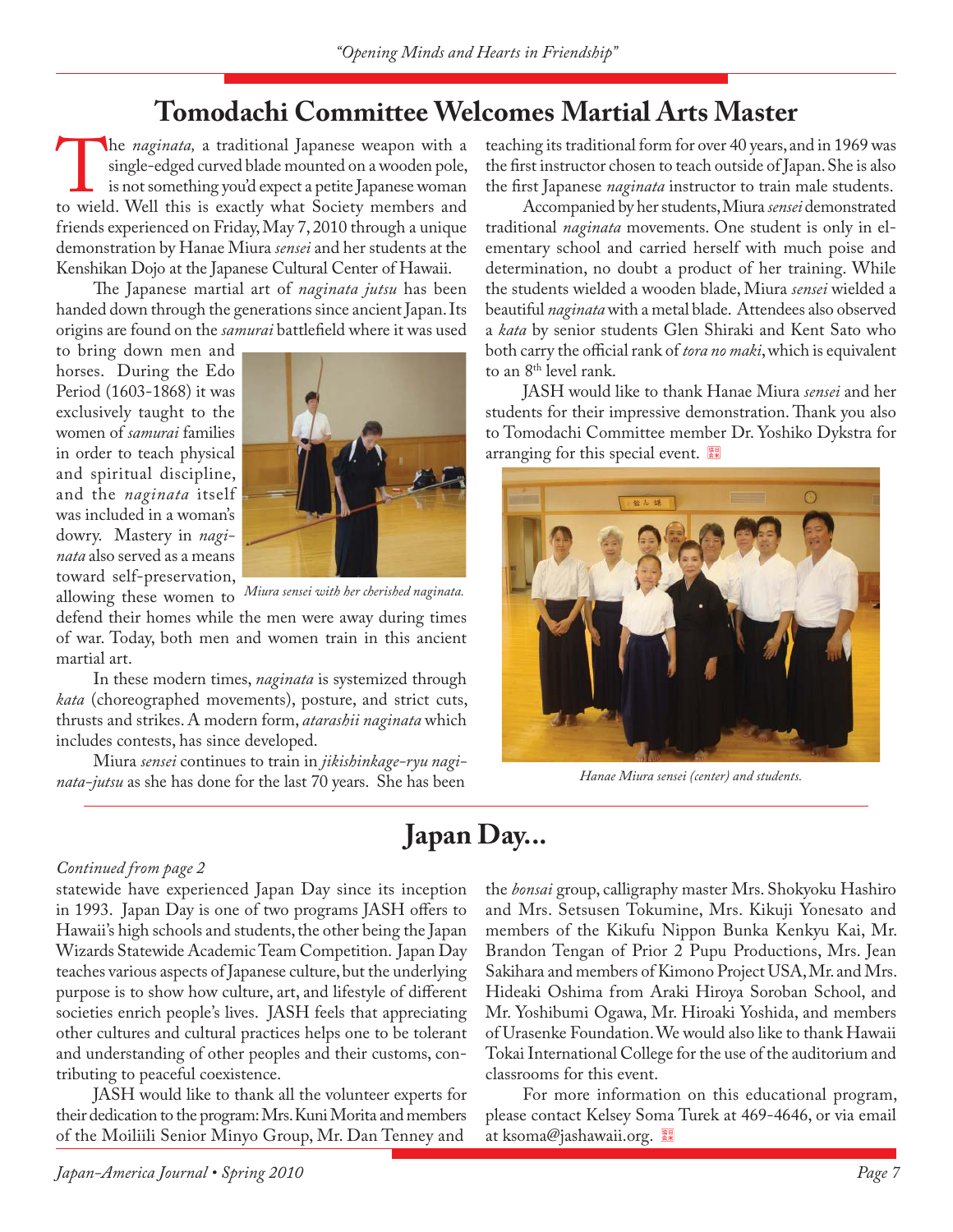### **JASH Welcomes Dr. James E. Auer**

The Japan-America Society of Hawaii (JASH) was pleased to have Dr. James E. Auer as the guest speaker at a Roundtable Lunch program on Thursday, June 10, 2010 in the Sachi Hawaii Pacific Century Properties Conference pleased to have Dr. James E. Auer as the guest speaker at a Roundtable Lunch program on Thursday, June 10, Room. On island to attend the Chief of Naval Operations and Japan Maritime Self-Defense Force joint conference at Pearl Harbor, Dr. Auer agreed to take the time to speak about U.S.-Japan defense.

Dr. Auer began with an overview of post-WWII Japanese defense, outlining the development of the National Police Reserve into the Japan Self-Defense Forces as it is today. He also



*Dr, James E. Auer.*

referenced a 1972 Statement of Policy issued by the Japanese government declaring Japan's right to defend itself from attack but prohibiting engagement in collective self-defense.

Commenting on the recent resignation of former Prime Minister Yukio Hatoyama, and the Okinawa base relocation issue, Dr. Auer remarked that Hatoyama did not consider the

strategic applications of the

relocation during last year's campaign. Moreover Hatoyama naively believed that the 2006 agreement made during the Bush-Koizumi administrations would not carry over to the Obama-Democratic Party of Japan administrations. Under the 2006 agreement, six U.S. Marine Corps bases in Okinawa would close, 8,000 of the 18,000 Marines stationed there

would relocate to Guam, and a new helicopter base would be constructed in the village of Henoko in Nago City in order to replace the Futenma helicopter base.

Dr. Auer is optimistic that the relocation will occur smoother than expected. He offered some interesting remarks mentioning that most of the local Henoko villagers are in favor of the relocation due to its economic benefits for the land owners. Furthermore the proposed helicopter base would be completely within the confines of Camp Schwab, an existing U.S. Marine Corps base.

Dr. Auer ended his discussion with thoughts on newly elected Prime Minister Naoto Kan who he believes has the potential to strengthen the U.S.-Japan alliance by stepping up to the base relocation issue as well as addressing Japan's right to engage in collective self-defense. A Q&A session followed the discussion.

Dr. James E. Auer is Director of the Center for U.S.- Japan Studies and Cooperation at the Vanderbilt Institute for Public Policy Studies at Vanderbilt University. He served 20 years as a Naval Officer, commanding a frigate homeported in Japan and attending the Japan Maritime Self-Defense Force Staff College. He also served as Special Assistant for Japan in the Office of the Secretary of Defense for ten years.

JASH would like to thank Dr. Auer for providing an informative and insightful session on U.S.-Japan defense issues. Thank you also to JASH Director Sachi Braden for allowing the use of her conference room as well as providing the pizza, snacks and drinks.

This program was presented exclusively for our Corporate, Board, Lifetime, and Senior Advisory Council members.

### **Junior Ambassadors bond at Camp Erdman**

United States (Hay 1-2, the six Asian-Pacific Children's Convention (APCC) Junior Ambassadors<br>
(JAs) accompanied by 2010 chaperone Cheryl<br>
Parker, 2011 chaperone Daniel Hwang along with JASH staff Children's Convention (APCC) Junior Ambassadors ( JAs) accompanied by 2010 chaperone Cheryl Marsha Yokomichi, Liz Barrera and Yuko Ishigami experienced an overnight stay at Camp Erdman in Waialua. This annual outing is intended to bond the JAs through outdoor activities and team-building exercises. The camp experience teaches the JAs to develop personal confidence in being away from their families and reliance on each other.

While at the camp, the JAs took part in a team-building course, hiked to a waterfall at the campgrounds, looked for crabs on the beach, ate smores, shared stories around a campfire, and practiced their *hula* performance. For several of the JAs, this was their first overnight camp experience away from their families. The experience helped the group bond together so *JAs participate in a team building exercise*.

that they are ready to take their journey to Japan in July. The APCC delegates will leave Honolulu on July 16<sup>th</sup> and return from Fukuoka on July 27<sup>th</sup>.



*Page 8 Japan-America Journal • Spring 2010*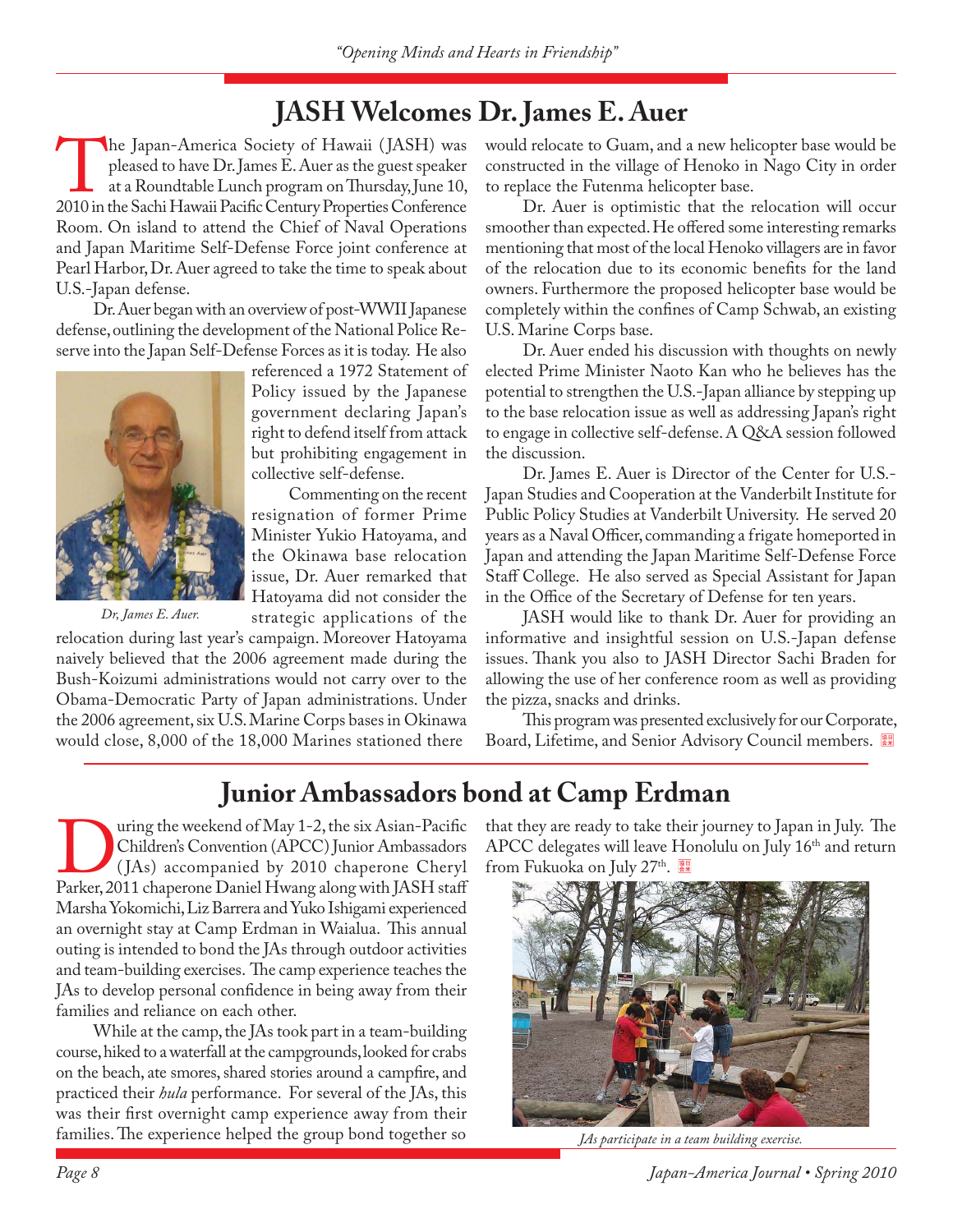### **JASH Sponsors Soroban Math Class at Olomana School**

With assistance from Mr. Hideaki Oshima of the Honolulu-based Araki Hiroya Soroban School, the Japan-America Society of Hawaii (JASH) presented a series of *soroban* (abacus) math classes to students Honolulu-based Araki Hiroya Soroban School, the Japan-America Society of Hawaii ( JASH) at Olomana School in Kailua, Oahu in May 2010. Part of the Hawaii Department of Education, Olomana School is an alternative education school which offers classes for students in seventh grade through twelfth grade. The school provides educational services for Hawaii Youth Correctional Facility, Secure Custody Facility, Ho'okipa Canoe House, and Olomana Youth Center and Detention Home Facility.

Holding *soroban* math classes at Olomana School was the idea of Hawaii State Senator and Education and Housing Committee Chair Norman Sakamoto through his connection to Olomana School Principal Mr. August Suehiro. JASH had discussed its previous *soroban* classes for the Boys and Girls Club of Hawaii with Senator Sakamoto. Once the idea was accepted by Mr. Suehiro, JASH worked with Mr. Oshima to

structure *soroban* math classes for students in the correctional facility. The purpose was to present an interesting and engaging program to the students while challenging them to improve their mental concentration. JASH will follow up with Olomana School to structure other presentations as they may desire.



*Oshima sensei teaches soroban math calculations to Olomana School students*

## **JASH Brings Japan in a Suitcase Classes to Molokai Schools**

On May 18<sup>th</sup>, two Japan-America Society of Hawaii (JASH) staff traveled to Molokai to bring Japan in a Suitcase (JIAS) classes to Maunaloa and Kaunakakai Elementary Schools. This program is an example of a long-( JASH) staff traveled to Molokai to bring Japan in a Suitcase (JIAS) classes to Maunaloa and Kaunakakai standing goal to bring JASH educational programs for grades K-12 to all neighbor islands.

JIAS is a free program offered to elementary schools in Hawaii. It is one of five educational programs aimed at teaching the concept of different perspectives and is aligned with the Hawaii Department of Education Content Standards for Social Studies and World Languages. The major goal of JIAS is to nurture students' sense of inquisitiveness and help them to look at objects and issues from different viewpoints. This is

accomplished through hands-on demonstrations of items used by Japanese school children in the classroom and challenging the students to explain the differences they see. JASH believes teaching these concepts at an early age will make them more open-minded to new ideas and people of other cultures. The secondary purpose is to teach the students about Japan's unique culture and to appreciate Hawaii's special relationships with Japan.

This was the first time JIAS has been presented to schools on Molokai, and it was made possible by grants from the Tateuchi Foundation and other local foundations such as the Friends of Hawaii Charities and Atherton Family Foundation.



*Kaunakakai students dress up like Japanese school children serving lunch. Maunaloa students point to Japan and Hawaii on a Japanese map.*



*Japan-America Journal • Spring 2010 Page 9*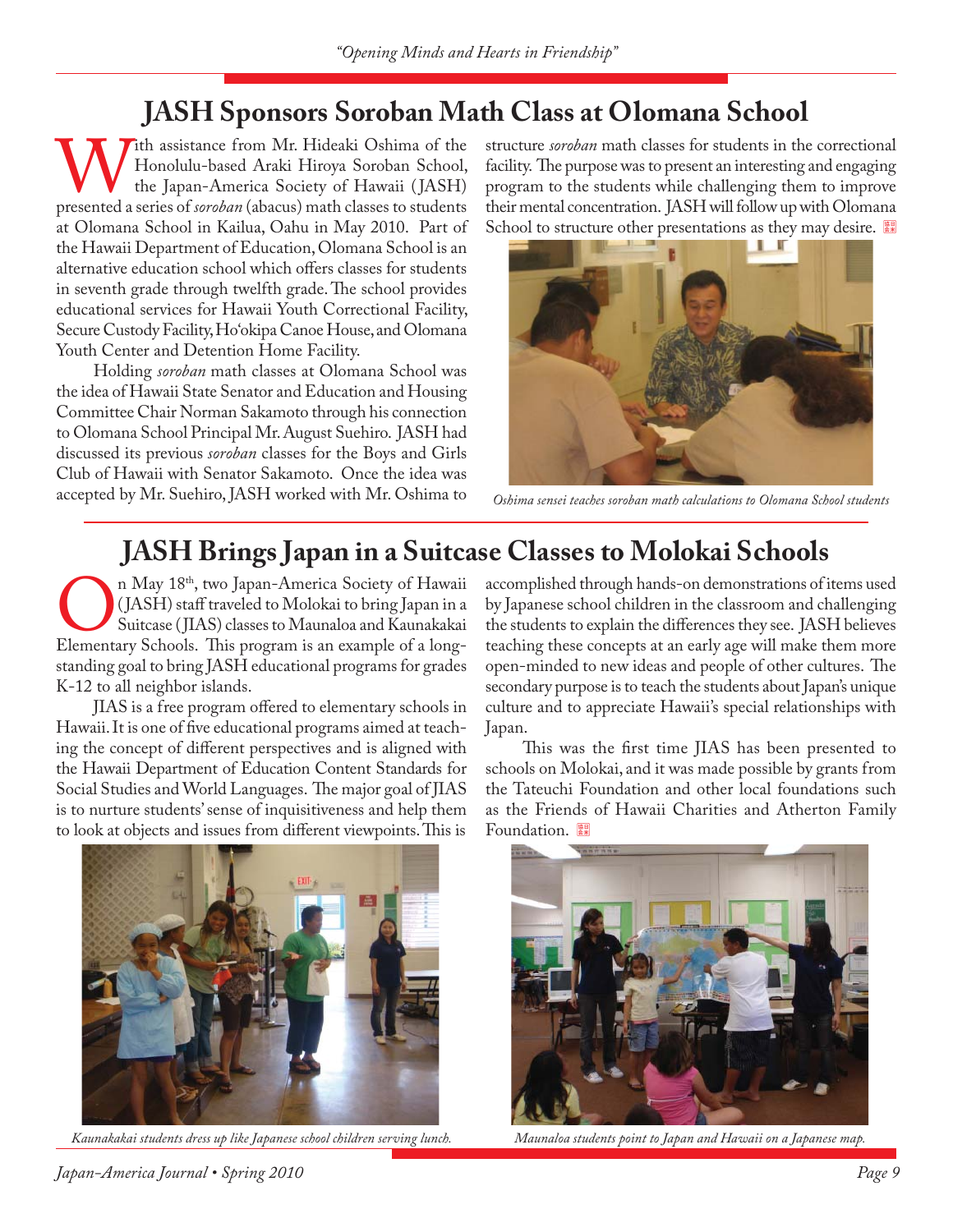## **Hilton Hawaiian Village Hosts its 14th Consecutive 5:01**

On Friday, June 11, 2010 about 140 JASH members<br>
and friends enjoyed a Hawaii 5:01 Program hosted<br>
Beach Resort & Spa (HHV). Attendees enjoyed the live and friends enjoyed a Hawaii 5:01 Program hosted by Corporate Member Hilton Hawaiian Village Hawaiian music while partaking in the delicious array of pupus and drinks specially prepared by the resort's master chefs. They also took the opportunity to reconnect with familiar faces and make new friends.

In attendance for the 14<sup>th</sup> consecutive year were members of the Japan-America Society of Miyakonojo, including their



*JASH members and guests enjoy the festive Hawaiian atmosphere.*

President Dr. Toshisuke Matsuura, who were in Honolulu to participate in the Waikiki Beach Cleanup the following day. The evening also saw the introduction of the six Asian-Pacific Children's Convention (APCC) Junior Ambassadors who performed an *oli* (chant) and *hula* which will be showcased in July at the APCC in Fukuoka, Japan. The Hawaii 5:01 Program is

a networking program presented exclusively for the Society's Corporate, Board, Lifetime and Senior Advisory Council members. The 5:01 provides an informal setting to meet new

tances, and introduce



friends, renew acquain-*2010 APCC Junior Ambassadors performance.*

potential members to the Society.

JASH would like to thank the Hilton Hawaiian Village Beach Resort & Spa for hosting yet another successful 5:01 reception. HHV has continued to sponsor a Hawaii 5:01 for JASH members and guests for 14 consecutive years. We would also like to thank JASH Director Barbara Tanabe for her wonderful job as the reception's MC.

# **Working Together to Keep Waikiki's Beaches Clean**

Imder the blue skies of Waikiki, about 65 JASH members<br>and friends participated in the annual Waikiki Ohana<br>Workforce Beach Cleanup on Saturday, June 12, 2010.<br>Participants included members of the Japan-America Society and friends participated in the annual Waikiki Ohana Workforce Beach Cleanup on Saturday, June 12, 2010. (JAS) of Miyakonojo, Asian-Pacific Children's Convention (APCC) Junior Ambassadors ( JAs) and their families, and members of Bridge Club Hawaii (BCH), the alumni association of the APCC. This year marks the 14<sup>th</sup> year of JAS Miyakonojo's participation in the beach cleanup.

The participants met at the famous Duke Kahanamoku



*JAS Miyakonojo participate in the beach cleanup for the 14th consecutive year.*

Statue at Kuhio Beach Park where they enjoyed a continental breakfast and a briefing before boarding a shuttle to the Hilton Hawaiian Village Beach Resort & Spa for the start of the

cleanup. The Society participates in this annual cleanup to provide community service to the City and County of Honolulu and people of Hawaii.

Following the cleanup, participants headed

to Kakaako Makai Gateway Park to



*JAS Miyakonojo President Dr. Matsuura and others clean the Ehime Maru Memorial.*

enjoy a delicious potluck and the 94<sup>th</sup> Annual King Kamehameha Celebration Floral Parade. Members of JAS Miyakonojo along with the APCC JAs and BCH also took the time to clean the Ehime Maru Memorial located in Kakaako Waterfront Park.

JASH would like to thank all of the beach cleanup participants for generously dedicating their time and to the potluck participants who provided the delicious dishes.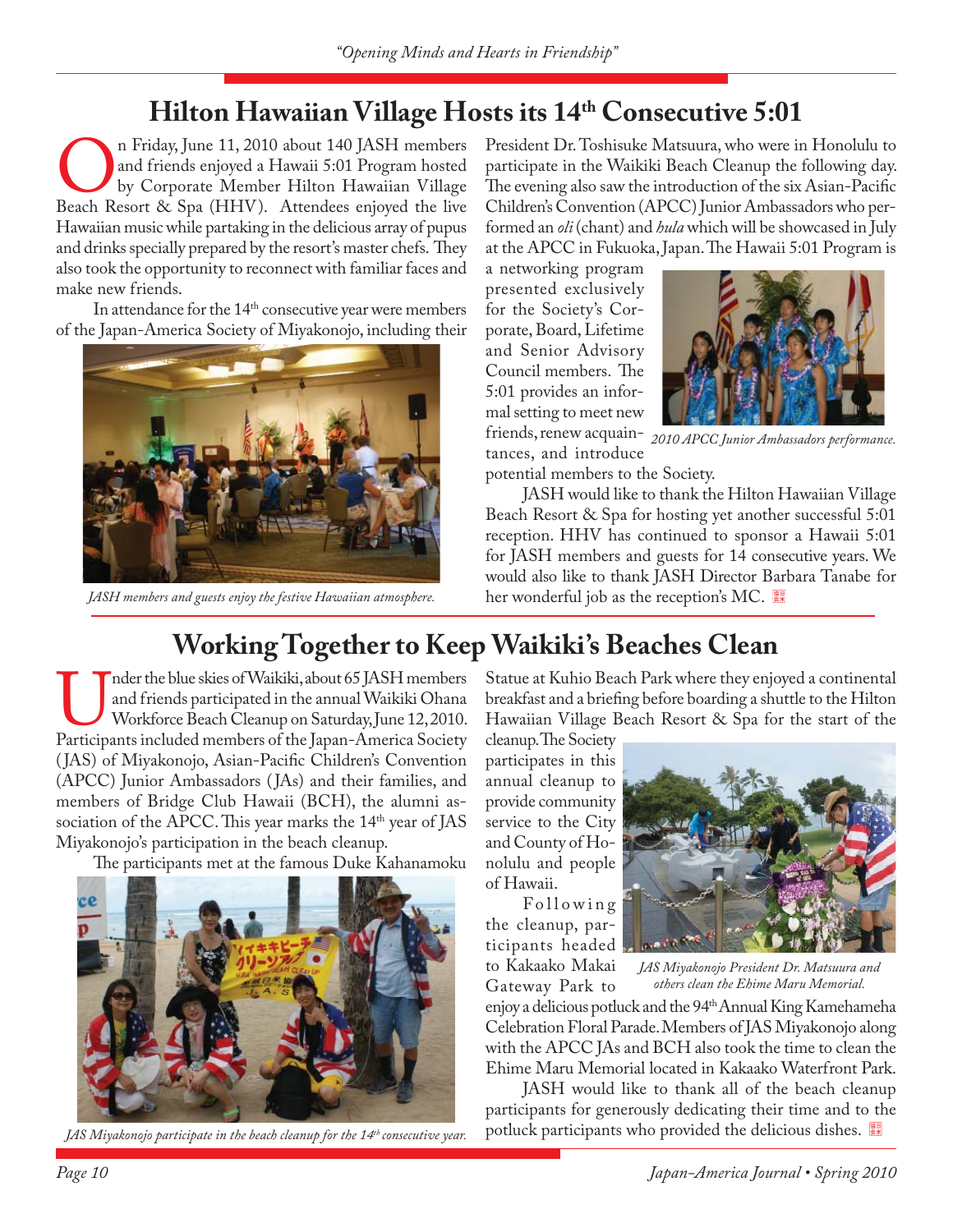# **GIVE ALOHA AT FOODLAND AND SACK N SAVE TO HELP JASH RAISE FUNDS!**

JASH is participating in *Give Aloha, Foodland's Annual Community Matching Gifts Program*. This program honors Foodland's founder, Maurice J. "Sully" Sullivan, and continues his legacy of giving back to the community.



### *How It Works*

From Sept. 1 - 30, customers are invited to make donations of up to a cumulative total of \$249 per person, per organization to participating Hawaii non-profit organizations at checkout. Donations made **without a Maika'i Card will not be matched**. Individuals must use their own Maika'i Card to make a donation. Foodland and the Western Union Foundation will match a portion of each donation.\*

What this means is that not only will you be able to designate donations to JASH, but JASH will receive matching funds from Foodland and Western Union. This money will support JASH's many programs for the membership and its youth education programs.

### *How To Donate*

At checkout, **present your Maika'i Card and inform the cashier that you would like to make a donation to JASH.** If you do not have a Maika'i Card, you may request one.

### **JASH's five-digit registration code is 77966**

Your donation will be added to your grocery purchase total. You may give up to \$249 per organization (donations exceeding \$249 will not be matched). The amount you donated and the name of our organization will appear on your receipt. Any donation must be made payable to Foodland or Sack N Save. Donor names will not be released to our organization, so if you would like us to know of your gift, please contact us directly so that we may properly acknowledge your gift.

### *Are These Contributions Tax Deductible?*

These contributions are tax deductible to the full extent of the law. Please save your store receipt for **tax purposes** since it will be the only record you will have of your donation.

### *\*How Matching Gifts Will Be Calculated? How Matching Gifts Will Be*

Matching Gifts will be calculated after the end of the program. Organizations will receive 100% of all customer donations given to their organization, plus their % of Foodland's \$325,000 matching gift. The portion of the matching gift that each organization will receive will be based on the total dollar amount of customer donations designated to that organization as a % of all customer donations received for all organizations.

*Mahalo for your support!*